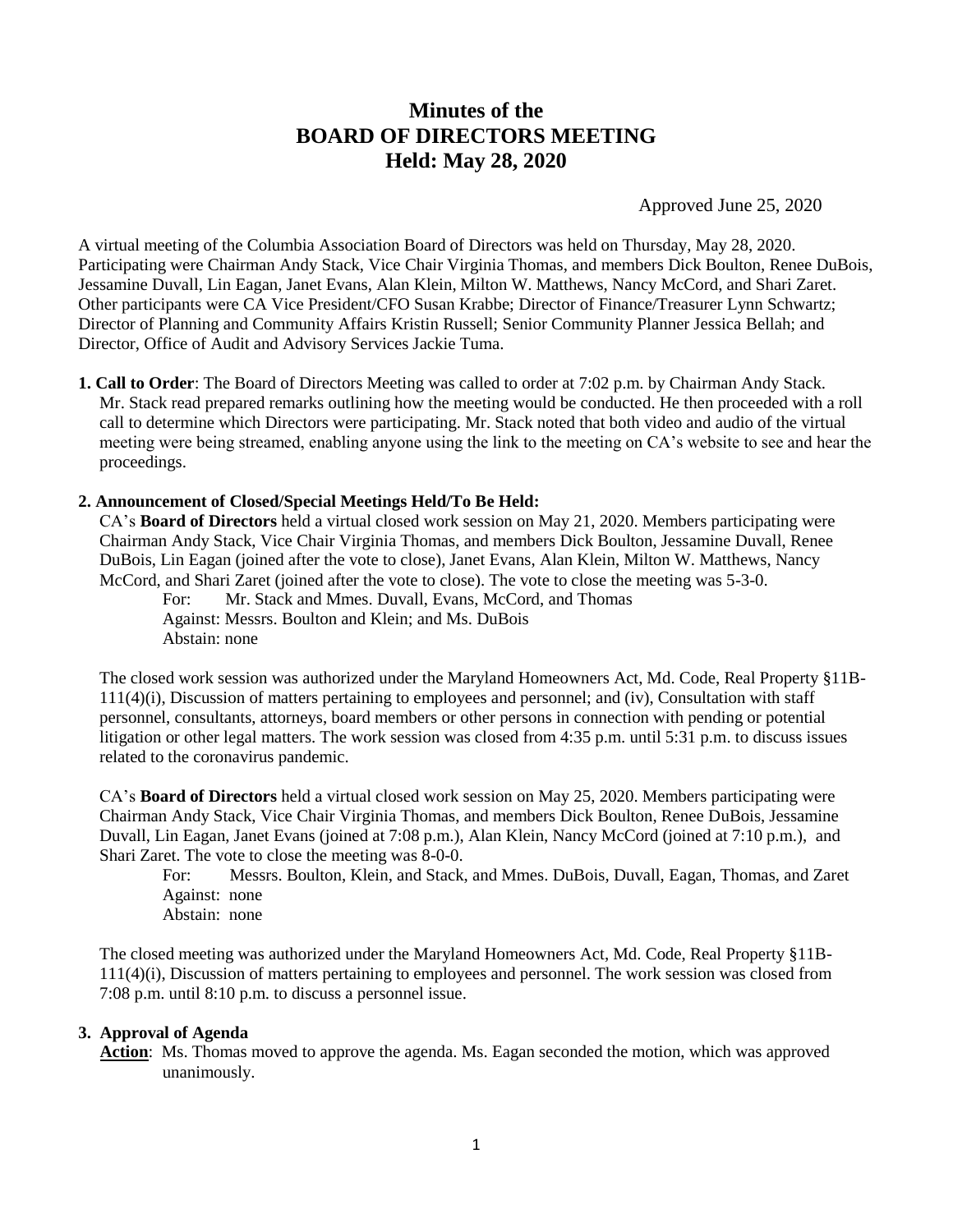#### **4. Resident Speakout:**

No one registered for resident speakout.

## **5. Consent Agenda**

(a) Approval of Minutes – April 23, 2020 BOD Meeting The minutes were approved by consent.

#### **6. Board Votes**

(a) Proposed Revision to the FY 2021 Operating Budget

Ms. Krabbe gave an overview of the budget approval timeline, beginning with the approval of the initial FY 2021 operating and capital budgets on February 27, 2020 through the approval of the revised FY 2021 capital budget and Proposed 2 operating budget on April 23, 2020.

Since April 23, new information on membership revenue expected after the reopening of closed athletic facilities has become available, and Governor Hogan's "Roadmap to Recovery" has been announced. These new scenarios resulted in changes to the assumptions used to forecast the operating budget, leading to further reductions in projected income and the need to seek approval for an FY 2021 Proposed 3 operating budget.

The FY 2021 Proposed 3 operating budget projects total income to be \$55,997M, a reduction of approximately \$4M or 6.7% from the \$60,030M projected income in the Proposed 2 operating budget. Offsetting the decrease in projected income are expense reductions in personnel costs, operating costs, and fees, and a proposed 75% reduction in facility credit for three months.

Discussion focused on the proposed 75% reduction in facility credit for three months. Concern was expressed about the impact on the villages' finances, communications with the villages about the proposed reduction, and whether it necessitated an amendment to the management contract. Other discussion centered on proposed programming changes, extension of the current furlough period for CA employees, additional staff reductions, and other working assumptions.

#### (b) Policy on E-Scooters

Local organizations such as The Mall in Columbia, Howard Hughes Corporation, and Howard County General Hospital are advocating the use of e-scooters on their property, which often intersects with CA's pathways. CA's Board of Directors is asked to address two policies related to e-scooters – (1) changing current rules and regulations to allow this new transportation device to use CA's pathways and (2) granting permission for commercial e-scooter companies to operate their products on CA's pathways.

The first policy seeks to reconcile CA's existing open space policies, which do not allow the operation of any motorized conveyance, other than class-one electric bicycles and personal mobility devices, with the operation of e-scooters, which have been categorized as bicycles for the purposes of the Maryland Vehicle Law. Discussion focused on safety issues, enforcement of speed limitations, CA's liability if an individual is injured by an e-scooter on a pathway, and signage needed on pathways.

The second policy seeks permission from CA to allow commercial e-scooter companies to operate on CA's pathways. Howard County's Office of Transportation is developing guidelines for commercial e-scooter companies that address registration of commercial e-scooters; limitations on where e-scooters can travel and enforcement of those limitations; speed limits; safety concerns including use of helmets; docking stations for pick-up and return; and retrieval of e-scooters not properly returned to docking stations. Commercial companies would be required to abide by these guidelines, which would also indemnify CA against any liability caused by improper use of commercial e-scooters on its pathways.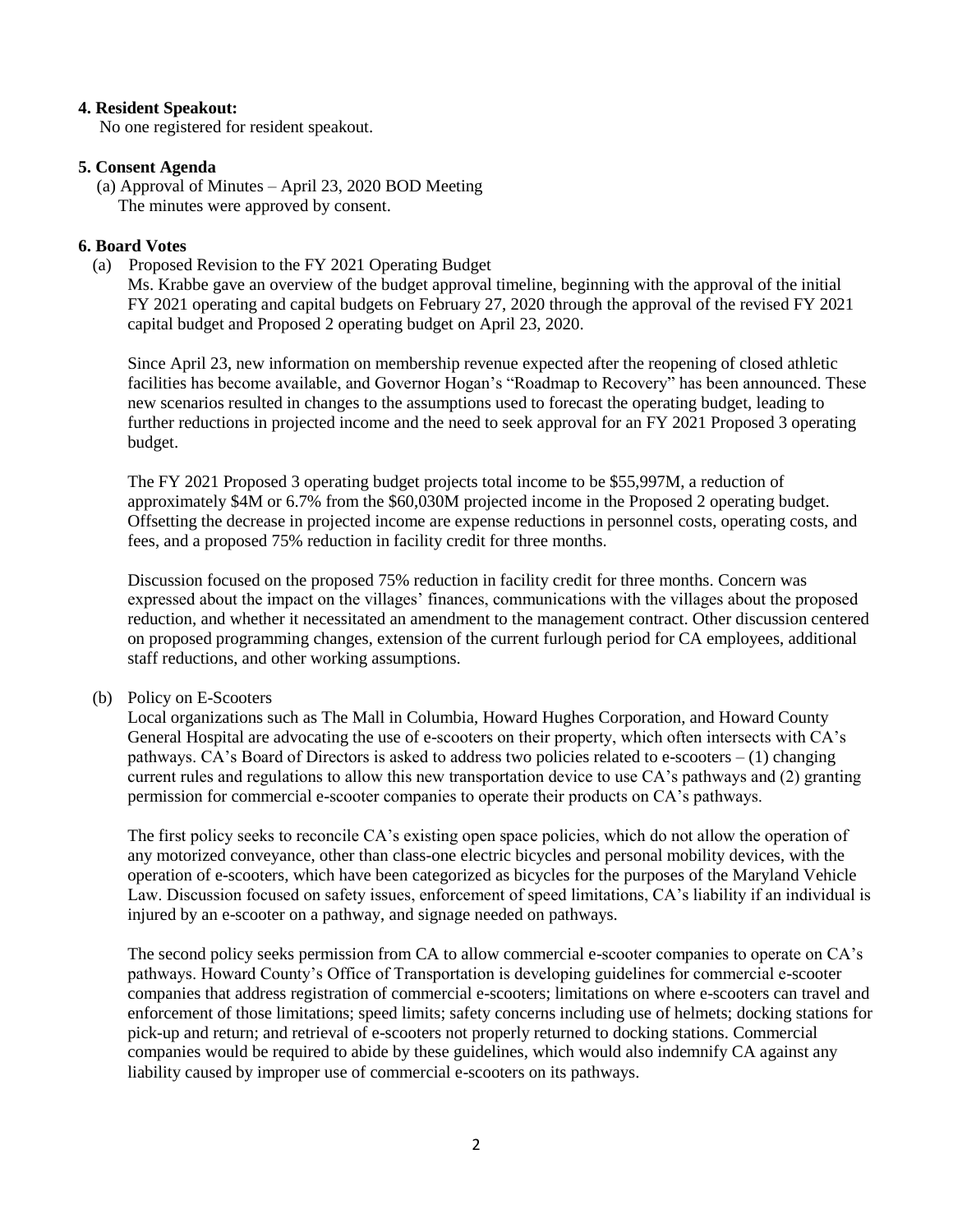# (c) Update on the Howard County General Plan

Ms. Russell reviewed the draft of the "HoCo By Design General Plan Guidelines: A Strategic Framework" prepared by the Planning Board. The draft, which is dated May 7, 2020, will be submitted to the County Council on June 1, a public hearing is scheduled for June 15, and a vote on the guidelines will be held in July. Once approved, an 18-member General Plan Advisory Committee will begin meeting. Ms. Russell will be CA's representative on the Advisory Committee.

Ms. Russell outlined the five planning cycles of the process to update the General Plan:

- Phase 1 Initial project research and general guidelines development;
- $\bullet$  Phase 2 Identify and refine emerging important planning themes;
- $\bullet$  Phase 3 Scenario modeling and testing;
- $\bullet$  Phase 4 Develop and refine growth framework; and
- Phase 5 Draft, present, and revise the "HoCo By Design" document.

The Advisory Committee will be chaired by Ms. Mary Kendall, recently hired as Deputy Director, Department of Planning and Zoning, reporting to Director Amy Gowan. Ms. Russell will provide the names of the committee members when they are available.

Columbia Association has hired Mahan Rykiel, a consulting firm with an international team of experts, as the firm to assist CA in providing input and feedback to the General Plan Advisory Committee throughout the planning process.

## **7. Board Votes**

**Action:** Ms. DuBois moved that the Board of Directors waived the Three-Reading rule to vote on the FY 2021 Proposed 3 Operating Budget. Ms. McCord seconded the motion.

Mr. Klein offered an amendment to the motion, proposing that a Two-Reading rule apply for the overall budget, but not to a vote on the budget. After discussion by the Board members regarding the timing of a second meeting and the need to vote on the FY 2021 Proposed 3 Operating Budget quickly, Mr. Klein was asked to restate his amendment.

The restated amendment proposed that a Two-Reading rule apply to the overall budget and that the Three-Reading rule be waived, leading to a vote on the budget on Thursday, June 4. The amendment was accepted by Ms. DuBois

The amended motion passed unanimously.

- **Action:** Ms. DuBois moved that the Board of Directors hold a closed meeting on the FY 2021 Proposed 3 Operating Budget no later than Thursday, June 4, 2020 to discuss the personnel implications of the proposed budget, on a project-by-project basis. Mr. Boulton seconded the motion, which was approved without objection.
- **Action:** Ms. DuBois made a motion, as a first reading, that the Board of Directors freeze the FY 2021 Capital Budget until further notice. The motion did not receive a second and thus failed.
- **Action:** Ms. DuBois moved that a working group composed of three CA staff members, three CA Board members, and three village managers be established to enhance communications between the villages, CA staff, and CA's Board of Directors. Ms. DuBois seconded the motion. After discussion by the Board, the motion was withdrawn.
- **Action:** Mr. Klein moved that the Board of Directors put a bracket around the proposed three-month facility credit reductions and require a meeting of village managers, staff, and CA Board members to give staff